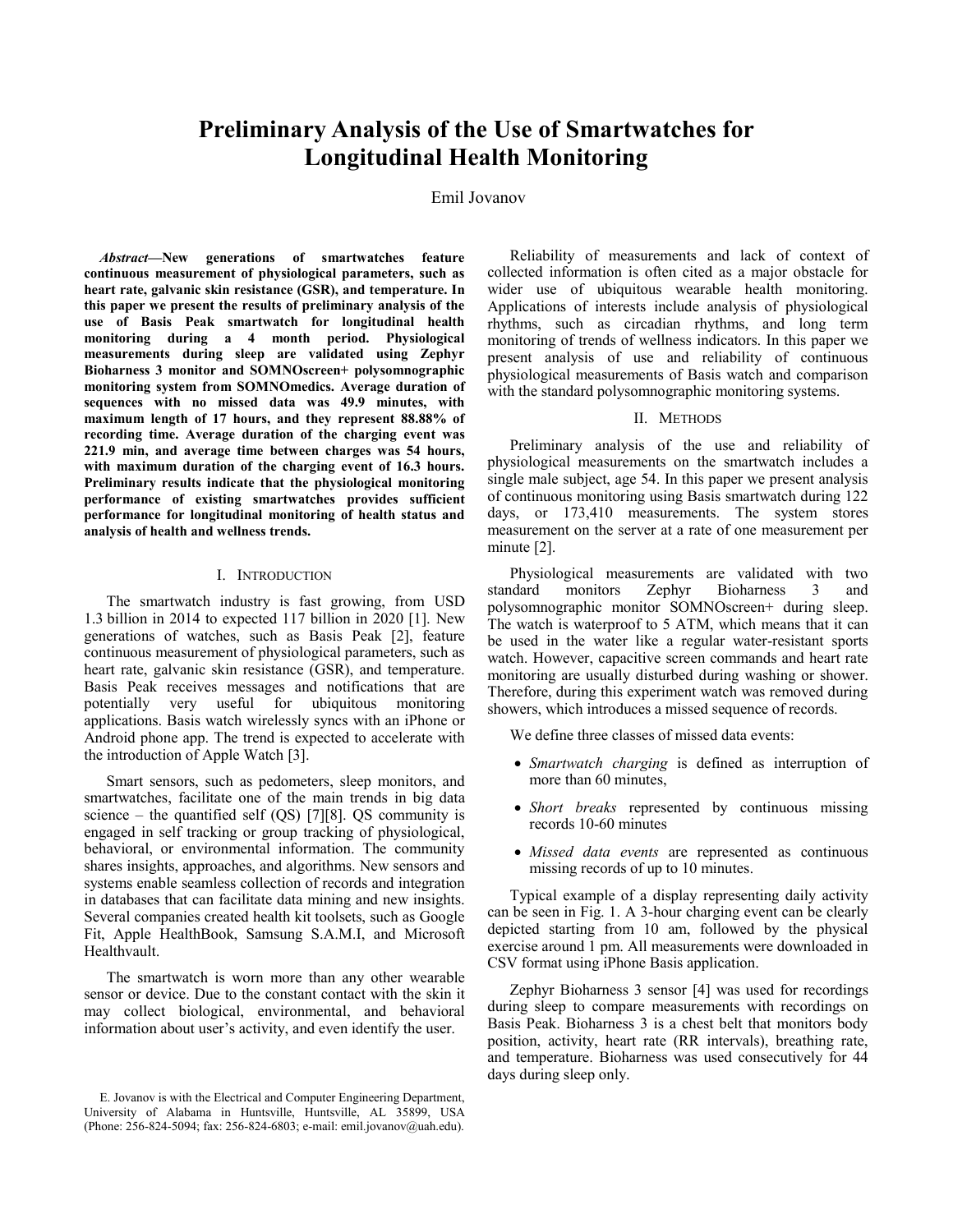

Fig. 1. Typical representation of daily activities on Basis portal.

SOMNOscreen+ is a clinical level polysomnographic monitoring system used in sleep studies. The system records data overnight and stores records on a flashcard or transmits wirelessly to a workstation. SOMNOscreen+ system was used for three nights as a standard for validation of measurements.

#### **III. RESULTS**

We collected total of 173,410 records (120.42 days). We used iPhone Basis application to download all records in the experiment. Individual measurements missed because of the lack of proper contact, or because the watch was not used, are represented as empty fields in the downloaded CSV file. Analysis of the data sequences is represented in Table I.

TABLE I. ANALYSIS OF THE DATA SEQUENCES

| Error<br>sequence<br>[min] | <b>Number</b><br>of seq | <b>Total</b><br>duration<br>[min] | Mean<br>duration<br>[min] | <b>Total</b><br>percent<br>[%] |
|----------------------------|-------------------------|-----------------------------------|---------------------------|--------------------------------|
| No missed<br>data          | 3,090                   | 154,126                           | 49.88                     | 88.88%                         |
| $1 - 10$                   | 2,965                   | 5,904                             | 1.99                      | 3.40%                          |
| 11-60                      | 73                      | 1,621                             | 22.21                     | 0.93%                          |
| >60                        | 53                      | 11,759                            | 221.87                    | 6.78%                          |
| Total                      | 6,181                   | 173,410                           |                           | 100.00%                        |

Overall, 11.12% of records were missing. Length of correct sequences is important for some applications, such as assessment of physiological rhythms. Distribution of missed sequences of different length is provided in Table II. Missed sequences of up to 10 minutes can be attributed to missed data due to the poor contact or motion artifacts. It is clear that 3.4% measurements have missed data sequences of less than 10 minutes, and half of them are sequences of 1-2 lost samples that can be corrected by interpolation between known samples without significant influence on signal processing and analysis. Relative contribution of data sequences is represented in Fig. 2. Typical records and monthly averages are presented in Fig 3 (skin temperature) and Fig. 4 (heart rate). SOMNOscreen+ record had significantly smaller sequences of lost data. Total ratio of lost data for the whole night recording (7 hours and 52 minutes) is 1.43%. Fig. 5 represents a segment of recordings from SOMNOscreen+ and Basis Peak.

Zephyr Bioharness 3 has been used for monitoring during sleep for 44 consecutive nights. Average length of the lost data records was 417.28 seconds, or 1.74% with standard deviation of 1.4  $\%$  and maximum of 5.87% of the record.

**TARLE II** DISTRIBUTION OF THE MISSED DATA SEQUENCES ON THE SMARTWATCH

| Sequence<br>length [min] | <b>Number of</b><br>seq | <b>Total</b><br>duration<br>[min] | <b>Total</b><br>percent |
|--------------------------|-------------------------|-----------------------------------|-------------------------|
| 1                        | 1,598                   | 1,598                             | 0.92%                   |
| 2                        | 675                     | 1,350                             | 0.78%                   |
| 3                        | 296                     | 888                               | 0.51%                   |
| 4                        | 178                     | 712                               | 0.41%                   |
| 5                        | 92                      | 460                               | 0.27%                   |
| 6                        | 49                      | 294                               | 0.17%                   |
| 7                        | 39                      | 273                               | 0.16%                   |
| 8                        | 19                      | 152                               | 0.09%                   |
| 9                        | 13                      | 117                               | 0.07%                   |
| 10                       | 6                       | 60                                | 0.03%                   |
| Total                    | 2,965                   | 5,904                             | 3.40%                   |







Fig. 3. An example of the daily change of skin temperature measured on the Basis Peak smartwatch and a 30 day average for the same period.



An example of the daily change of heart rate measured on the Bais Fig.  $4$ . Peak smartwatch and a 30 day average for the same period.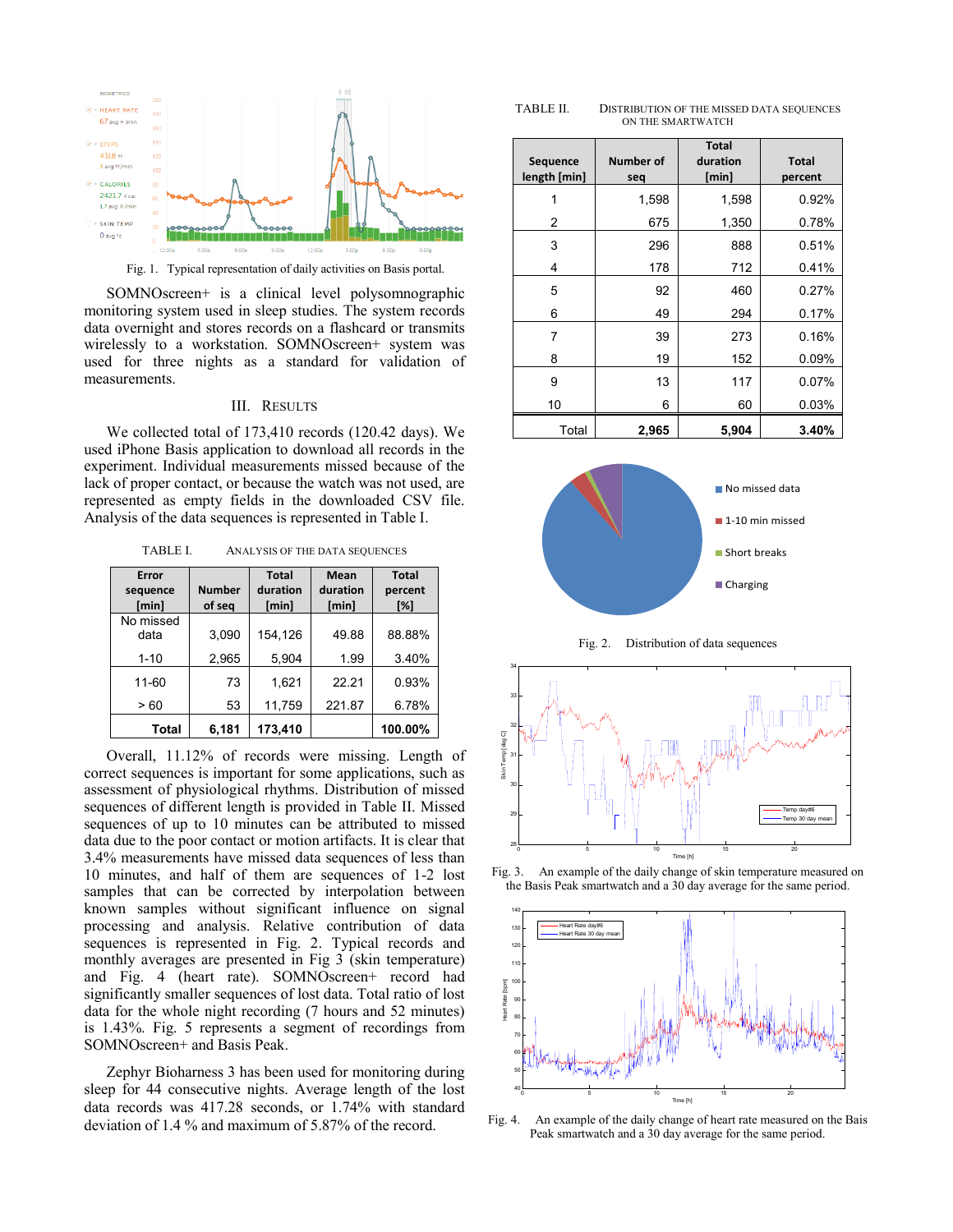

Fig. 5. Heart rate from the PPG sensor of SOMNOscreen+ (blue line, Fs=4Hz) and Basis Peak (red line, Fs=1/60 Hz);

We analyzed the difference between average heart rate measured by Basis Peak smartwatch and Zephyr Bioharness 3 belt measured at 4 am for 5 minutes, for 30 days. The average difference was 0.89 bpm with standard deviation of 1.03 bpm, and maximum difference was 3.13 bpm.

#### IV. DISCUSSION AND CONCLUSION

Introduction of continuous physiological monitoring on smartwatches may revolutionize the field of mHealth and monitoring. Smartwatches longitudinal provide unprecedented opportunity for collection of large data sets that can be used for individual monitoring as guidance and monitoring of specific patient populations. In this paper we presented preliminary results of analysis of the use and reliability of physiological records collected with the smartwatch. We conclude that the current state of the smartwatch technology provides sufficient performance for longitudinal monitoring of health status and analysis of health and wellness trends.

In this paper we analyzed the performance and use of the Basis Peak, as the first smartwatch featuring continuous monitoring of heart rate. Apple Watch is expected to provide similar functionality, but it was not commercially available at the time of writing.

Continuous monitoring and analysis of different conditions require different features and sensor performance.

The most important features of the smartwatch based physiological monitoring systems include:

- *Wearability*. Several factors influence wearability of sensors: size, weight, skin *irritation.* and tightness/pressure.
	- o Size and weight of the smartwatch significantly influence the frequency of use of the smartwatch. This is particularly critical for fragile population. such as elderly. Early smartwatch products were relatively heavy and bulky, although new generations feature much more acceptable size and weight of the smartwatch. This is certainly the

case with Basis Peak.

- $\circ$  *Skin irritation*. The main causes of skin irritation are the belt and elevated part of the light sensor. Belt width and softness are extremely important for the prolonged use. Optical sensor features an elevated, dome like, structure to allow better contact with the skin. However, the sensor creates more pressure at the contact with the skin. Moreover, reliable monitoring requires tight contact with the skin, much tighter than the regular watch. We experienced limited irritation after 12-24 hours of the use of Basis Peak, depending on the tightness of the belt. Most manufacturers advise users to make breaks and change watch location to the opposite hand periodically. This could be an important issue for the elderly population, which is an important long term monitoring application. A softer and more flexible belt would improve user comfort. A variety of alternative belts have been introduced at the time of writing.
- Immunity to artifacts. Wrists are not very convenient for physiological sensors, mostly because of the motion artifacts, access to the skin (e.g. hairy skin), or skin complexion (darker skin provides less reliable measurements). However, embedding sensors in objects that are regularly used, such as watch, is a great idea. There are several ways to improve precision of the watch sensors:
	- o Additional sensors can provide more robust measurements at less noisy locations. Typical example would be the use of Bioharness belt around the chest. The belt would provide more reliable measurements in most cases; however, certain body positions, such as laying on the side during sleep, may cause poor electrode contact with the belt and lost measurements. Therefore, robust monitoring might integrate several sensing modalities. Measurements can be integrated on the phone or the smartwatch.
- Sampling frequency. Required sampling frequency is application dependent. Basis Peak saves by default average heart rate every minute (1440 measurements per day). However, new monitors allow "near realtime" monitoring of heart rate, that is of interest for most exercise monitoring applications. It is important to emphasize that exercise increases motion artifacts and reduces reliability of heart rate monitoring; however, at least one or two good measurements every 3-5 seconds provide sufficient information about the intensity of measurement. Basis Peak automatically switches display "exercise to monitoring" if walking or running is detected. By default the watch still saves heart rate only every minute, even in the case of exercise.